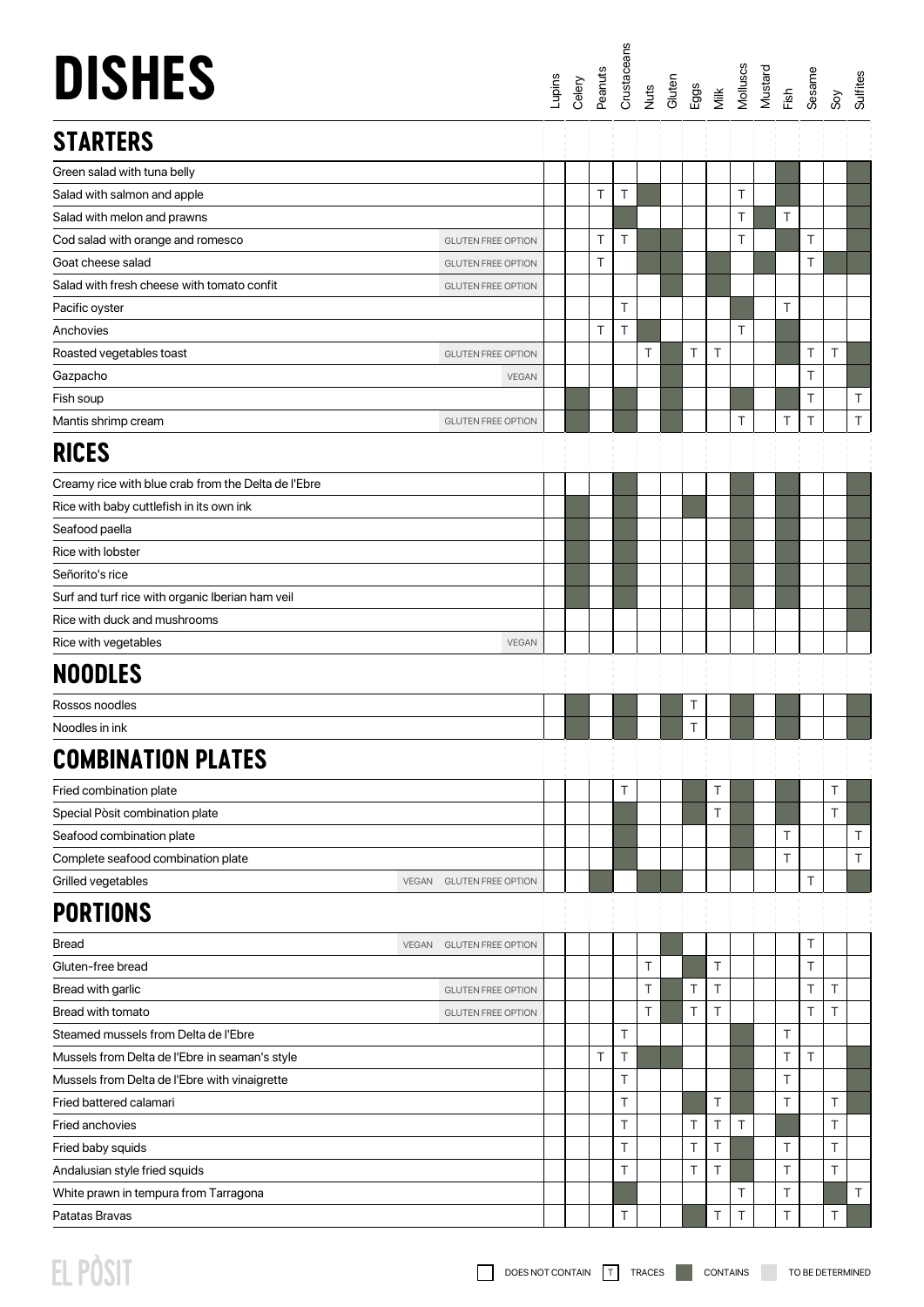| <b>DISHES</b>                             |   |   |   |   |   | Lupins<br>Celery<br>Peanuts<br>Crustaceans<br>Cutten<br>Gigs<br>Eggs |   | Molluscs<br>Mustard<br>Fish<br>Sesame |   | Soy    | Sulfites |
|-------------------------------------------|---|---|---|---|---|----------------------------------------------------------------------|---|---------------------------------------|---|--------|----------|
| Cod fritters                              |   |   | T |   | Τ | Τ                                                                    | Τ |                                       |   | T      |          |
| Chicken croquettes                        |   |   | T |   | T |                                                                      | T | T                                     |   |        |          |
| Iberian ham croquettes                    |   |   | T |   | T |                                                                      | T | T                                     |   | T      |          |
| Prawn croquettes                          |   |   |   |   | Τ |                                                                      | Τ |                                       |   | Τ      | $\top$   |
| Mushroom croquettes                       |   |   | T |   | T |                                                                      | T | T                                     |   | $\top$ |          |
| Lobster, 1/2 ration                       |   |   |   |   |   |                                                                      | Τ | Τ                                     |   |        | $\top$   |
| Lobster                                   |   |   |   |   |   |                                                                      | Τ | Τ                                     |   |        | T        |
| Grilled baby squids with asparagus        |   | Τ | T |   |   |                                                                      |   | Τ                                     |   |        |          |
| Grilled Mediterranean cuttlefish          |   | T | T |   |   |                                                                      |   | Τ                                     |   |        |          |
| Grilled sardines                          |   |   | T |   |   |                                                                      | Τ |                                       |   |        |          |
| White prawns from Tarragona               |   |   |   |   |   |                                                                      | Τ | Τ                                     |   |        | $\top$   |
| Red prawns                                |   |   |   |   |   |                                                                      | Τ | T                                     |   |        | T        |
| Norway lobsters sautéed with onion confit |   |   |   |   |   |                                                                      | Τ | T                                     |   |        |          |
| Razor clams                               |   |   | Τ |   |   |                                                                      |   | Τ                                     |   |        |          |
| Candied artichoke flowers                 |   |   |   |   |   |                                                                      |   |                                       |   |        |          |
| Grilled monkfish and pumpkin purée        |   | T | T |   |   |                                                                      | T |                                       |   |        |          |
| Grilled sole with vegetables              |   |   | T |   |   |                                                                      | T |                                       |   |        |          |
| Small octopus from Cambrils               |   |   | T |   |   |                                                                      |   | Τ                                     |   |        |          |
| Cod in fisherman's suquet                 |   |   | Τ |   |   |                                                                      | T |                                       |   |        |          |
| Hake baked with almonds and potato        |   | T | T |   |   |                                                                      | Τ |                                       |   |        |          |
| Clams in seaman's style                   |   | T | T |   |   |                                                                      |   |                                       | T |        |          |
| Sea snails                                |   |   | T |   |   |                                                                      |   | Τ                                     |   |        |          |
| Galician style octopus                    |   |   | T |   |   |                                                                      |   | T                                     |   |        |          |
| Monkfish with romesco sauce               |   | T |   |   |   |                                                                      |   |                                       | T |        |          |
| Fish and seafood zarzuela                 |   |   |   |   |   |                                                                      |   |                                       |   |        |          |
| Hake in marinara sauce                    |   | T |   |   |   |                                                                      |   |                                       | T |        |          |
| Grilled Iberian pork fillet               |   | T |   |   |   |                                                                      |   |                                       |   |        |          |
| Mellow veal confit with glazed onions     |   |   |   |   |   |                                                                      |   |                                       |   |        |          |
| Cannelloni by our chef Mercè              | Τ |   | Τ | Τ |   |                                                                      | т | Τ                                     |   |        |          |
| <b>CHILD'S</b>                            |   |   |   |   |   |                                                                      |   |                                       |   |        |          |
| Fish menu                                 |   |   | Τ |   |   | Τ                                                                    |   |                                       |   | Τ      |          |
| Meat menu                                 |   |   | T |   |   |                                                                      |   | Τ                                     |   |        |          |
| Macaroni Bolognese                        |   |   |   |   | T |                                                                      |   |                                       |   |        |          |
| Homemade chicken nuggets                  |   |   | Τ |   |   | Τ                                                                    | Τ | Τ                                     |   | T      |          |
| Homemade fish fingers                     |   |   | T |   |   | T                                                                    | Τ |                                       |   | T      |          |
| <b>NATURAL FRUIT</b>                      |   |   |   |   |   |                                                                      |   |                                       |   |        |          |
| Strawberries with homemade cream          |   |   |   |   |   |                                                                      |   |                                       |   |        |          |
| Seasonal fruit ceviche                    |   |   |   |   |   |                                                                      |   |                                       |   |        |          |
| <b>DESSERTS, HOMEMADE</b>                 |   |   |   |   |   |                                                                      |   |                                       |   |        |          |
| <b>Brownie</b>                            |   | Τ |   |   |   |                                                                      |   |                                       |   |        |          |
| Pineapple carpaccio with catalan cream    |   |   |   |   |   |                                                                      |   |                                       |   |        |          |
| Catalan cream                             |   |   |   |   |   |                                                                      |   |                                       |   |        |          |
| Cheesecake with walnuts and honey         |   | T |   |   |   |                                                                      |   |                                       |   |        | $\top$   |
| Cheesecake with strawberries              |   |   |   |   |   |                                                                      |   |                                       |   |        | $\top$   |
| 70% Dark chocolate fuet                   |   |   |   |   |   |                                                                      |   |                                       |   | Т      |          |
| White chocolate fuet                      |   | Τ |   |   |   |                                                                      |   |                                       |   |        |          |
|                                           |   |   |   |   |   |                                                                      |   |                                       |   |        |          |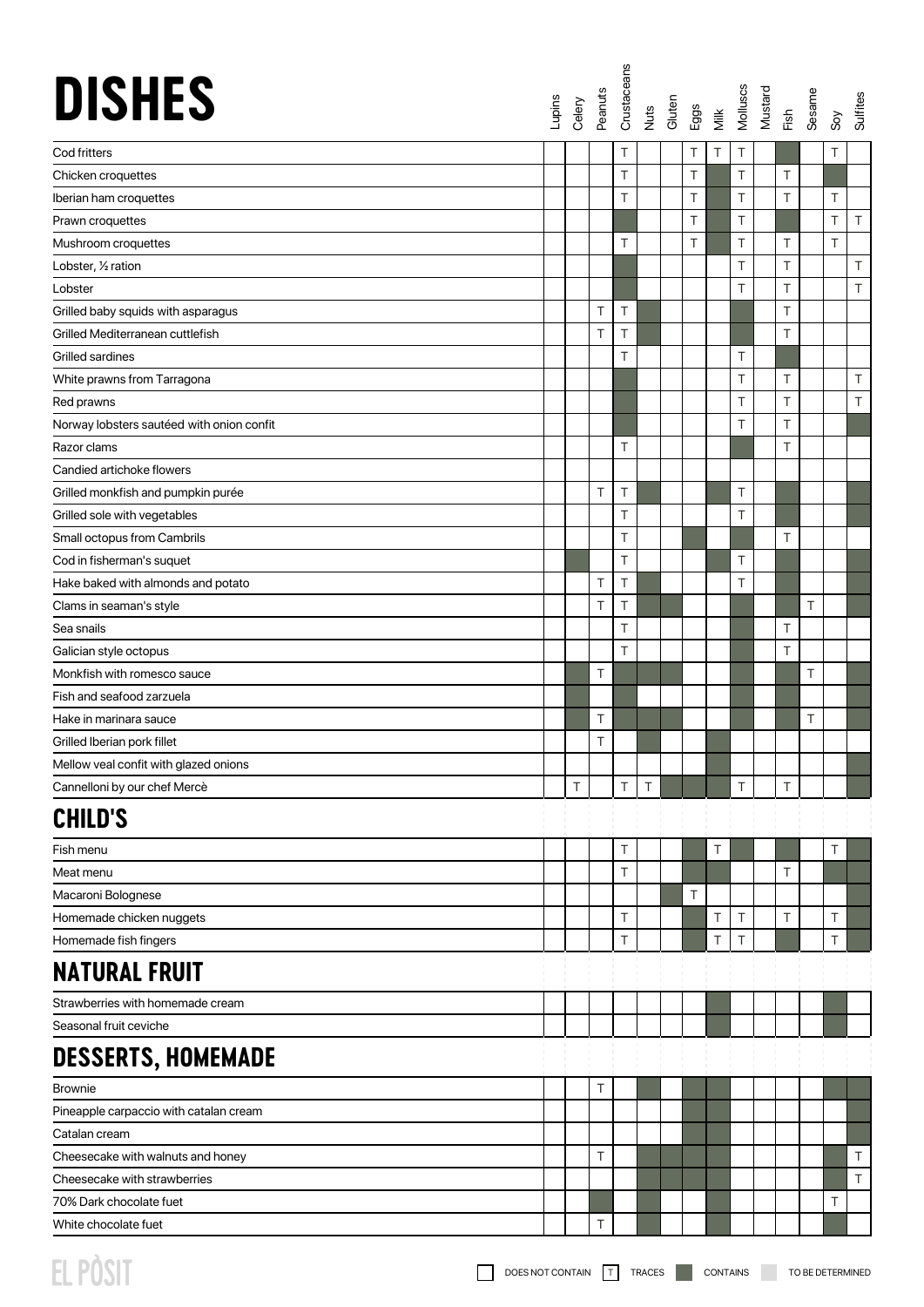| <b>DISHES</b>                                             |              | Lupins | Celery |   |   |  |  |  | Peanuts<br>Crustaceans<br>Nuts<br>Gluten<br>Milluscs<br>Mustard<br>Mustard<br>Ris, Sos Sos | <b>Sulfites</b> |
|-----------------------------------------------------------|--------------|--------|--------|---|---|--|--|--|--------------------------------------------------------------------------------------------|-----------------|
| Panna cotta Baileys                                       |              |        |        | т |   |  |  |  |                                                                                            |                 |
| Cottage cheese with crunchy honey and caramelized walnuts |              |        |        |   |   |  |  |  |                                                                                            |                 |
| Tiramisu cake                                             |              |        |        |   |   |  |  |  |                                                                                            |                 |
| Caramelized French toast                                  |              |        |        |   |   |  |  |  |                                                                                            |                 |
| Lemon sorbet                                              | <b>VEGAN</b> |        |        |   |   |  |  |  |                                                                                            |                 |
| Irish coffee                                              |              |        |        |   |   |  |  |  |                                                                                            |                 |
| <b>ICE CREAMS</b>                                         |              |        |        |   |   |  |  |  |                                                                                            |                 |
| Children's ice cream                                      |              |        |        | т | Τ |  |  |  |                                                                                            |                 |
| Vanilla ice cream                                         |              |        |        |   |   |  |  |  |                                                                                            |                 |
| Fruit ice pop, coconut and strawberry flavor              | <b>VEGAN</b> |        |        |   |   |  |  |  |                                                                                            |                 |
| Fruit ice pop, lemon lime flavor                          | <b>VEGAN</b> |        |        |   |   |  |  |  |                                                                                            |                 |
| Chocolate ice cream, lactose-free                         |              |        |        |   |   |  |  |  |                                                                                            |                 |
| Chocolate ice cream, sugar-free                           |              |        |        |   |   |  |  |  |                                                                                            |                 |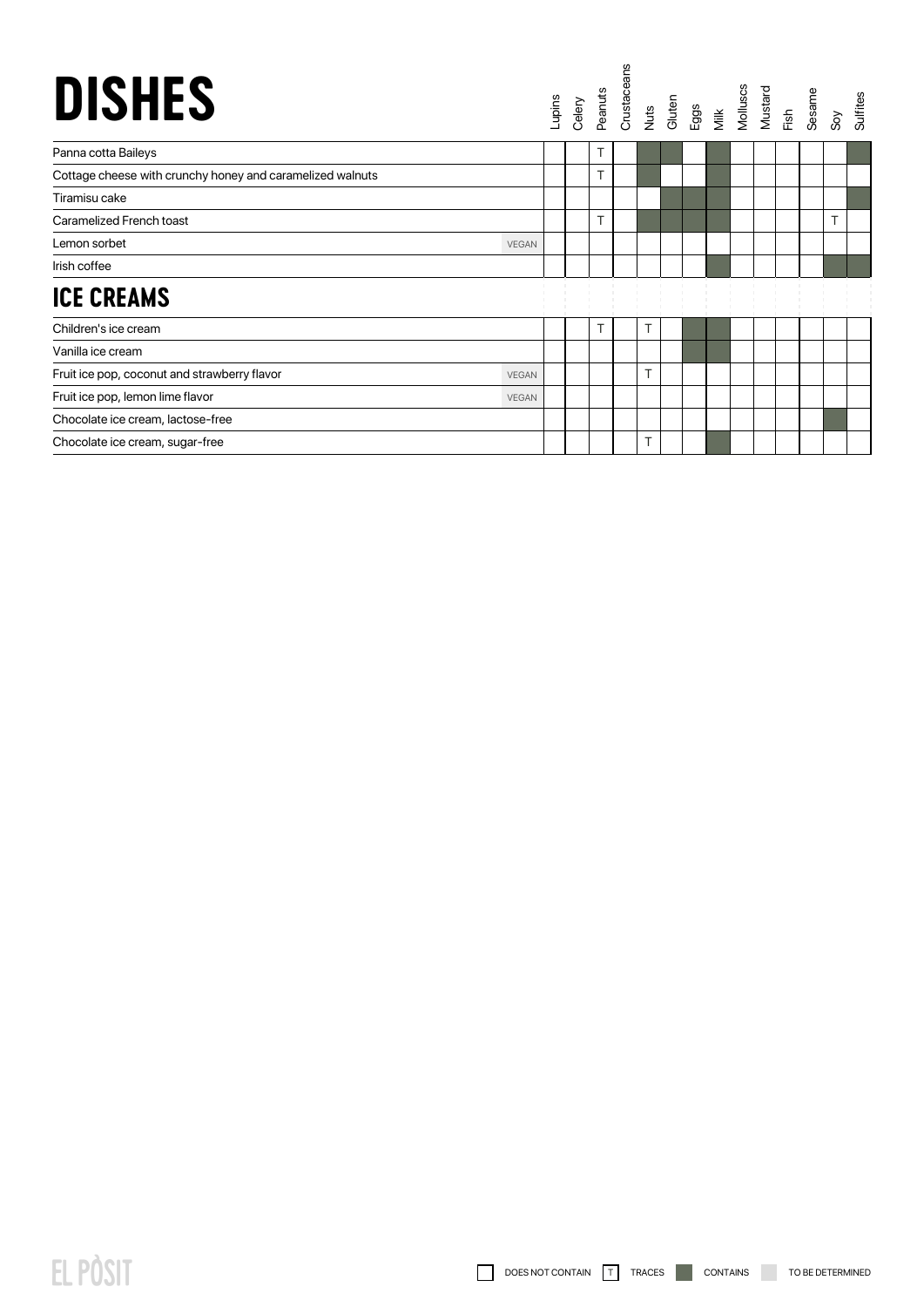| <b>DRINKS</b>                        |               | Lupins | Celery | Peanuts | Crustaceans |  | Nuts<br>Gluten<br>Eggs<br>Milk Mustard<br>Mustard<br>Mustard |  |  | Sesame | $\delta$ | Sulfites |
|--------------------------------------|---------------|--------|--------|---------|-------------|--|--------------------------------------------------------------|--|--|--------|----------|----------|
| <b>WHITE WINE</b>                    |               |        |        |         |             |  |                                                              |  |  |        |          |          |
| Aproppòsit del Pòsit                 |               |        |        |         |             |  |                                                              |  |  |        |          |          |
| Cosechero                            |               |        |        |         |             |  |                                                              |  |  |        |          |          |
| 73                                   |               |        |        |         |             |  |                                                              |  |  |        |          |          |
| Rebels de Batea                      |               |        |        |         |             |  |                                                              |  |  |        |          |          |
| Aura                                 |               |        |        |         |             |  |                                                              |  |  |        |          |          |
| Petites estones                      |               |        |        |         |             |  |                                                              |  |  |        |          |          |
| Nivarius Semi-sweet                  |               |        |        |         |             |  |                                                              |  |  |        |          |          |
| Mireia                               |               |        |        |         |             |  |                                                              |  |  |        |          |          |
| El Terrat                            |               |        |        |         |             |  |                                                              |  |  |        |          |          |
| Creu de Lavit                        |               |        |        |         |             |  |                                                              |  |  |        |          |          |
| Jean Leon 3055                       |               |        |        |         |             |  |                                                              |  |  |        |          |          |
| Grimau Chardonnay                    |               |        |        |         |             |  |                                                              |  |  |        |          |          |
| Vionta                               |               |        |        |         |             |  |                                                              |  |  |        |          |          |
| <b>RED WINE</b>                      |               |        |        |         |             |  |                                                              |  |  |        |          |          |
| Aproppòsit Priorat                   |               |        |        |         |             |  |                                                              |  |  |        |          |          |
| El Senat del Montsant                |               |        |        |         |             |  |                                                              |  |  |        |          |          |
| $Lan D-12$                           |               |        |        |         |             |  |                                                              |  |  |        |          |          |
| Marqués de Burgos                    |               |        |        |         |             |  |                                                              |  |  |        |          |          |
| <b>ROSÉ WINE</b>                     |               |        |        |         |             |  |                                                              |  |  |        |          |          |
| <b>Flors i Violes</b>                |               |        |        |         |             |  |                                                              |  |  |        |          |          |
| Mustillant                           |               |        |        |         |             |  |                                                              |  |  |        |          |          |
| <b>CAVA - CORPINNAT - SPARKLING</b>  |               |        |        |         |             |  |                                                              |  |  |        |          |          |
| Aproppòsit Brut Nature Grand Reserve |               |        |        |         |             |  |                                                              |  |  |        |          |          |
| Aproppòsit Gran                      |               |        |        |         |             |  |                                                              |  |  |        |          |          |
| Gramona Imperial                     |               |        |        |         |             |  |                                                              |  |  |        |          |          |
| Alsina & Sardà                       |               |        |        |         |             |  |                                                              |  |  |        |          |          |
| Freixenet Blanc de Blancs            |               |        |        |         |             |  |                                                              |  |  |        |          |          |
| Freixenet Cordón Negro mini          |               |        |        |         |             |  |                                                              |  |  |        |          |          |
| <b>BEERS</b>                         |               |        |        |         |             |  |                                                              |  |  |        |          |          |
| Estrella Damm                        |               |        |        |         |             |  |                                                              |  |  |        |          |          |
| Daura                                |               |        |        |         |             |  |                                                              |  |  |        |          |          |
| Inedit                               |               |        |        |         |             |  |                                                              |  |  |        |          |          |
| Voll Damm                            |               |        |        |         |             |  |                                                              |  |  |        |          |          |
| AK Damm                              |               |        |        |         |             |  |                                                              |  |  |        |          |          |
| Free Damm                            | NON-ALCOHOLIC |        |        |         |             |  |                                                              |  |  |        |          |          |
| Estrella Damm, pitcher 1/2           |               |        |        |         |             |  |                                                              |  |  |        |          |          |
| <b>SANGRIA</b>                       |               |        |        |         |             |  |                                                              |  |  |        |          |          |
| Wine sangria                         |               |        |        |         |             |  |                                                              |  |  |        |          |          |
| Cava Sangria                         |               |        |        |         |             |  |                                                              |  |  |        |          |          |
| <b>COFFEE, ORGANIC</b>               |               |        |        |         |             |  |                                                              |  |  |        |          |          |
| Kahova                               |               |        |        |         |             |  |                                                              |  |  |        |          |          |
| Decaffeinated                        |               |        |        |         |             |  |                                                              |  |  |        |          |          |
|                                      |               |        |        |         |             |  |                                                              |  |  |        |          |          |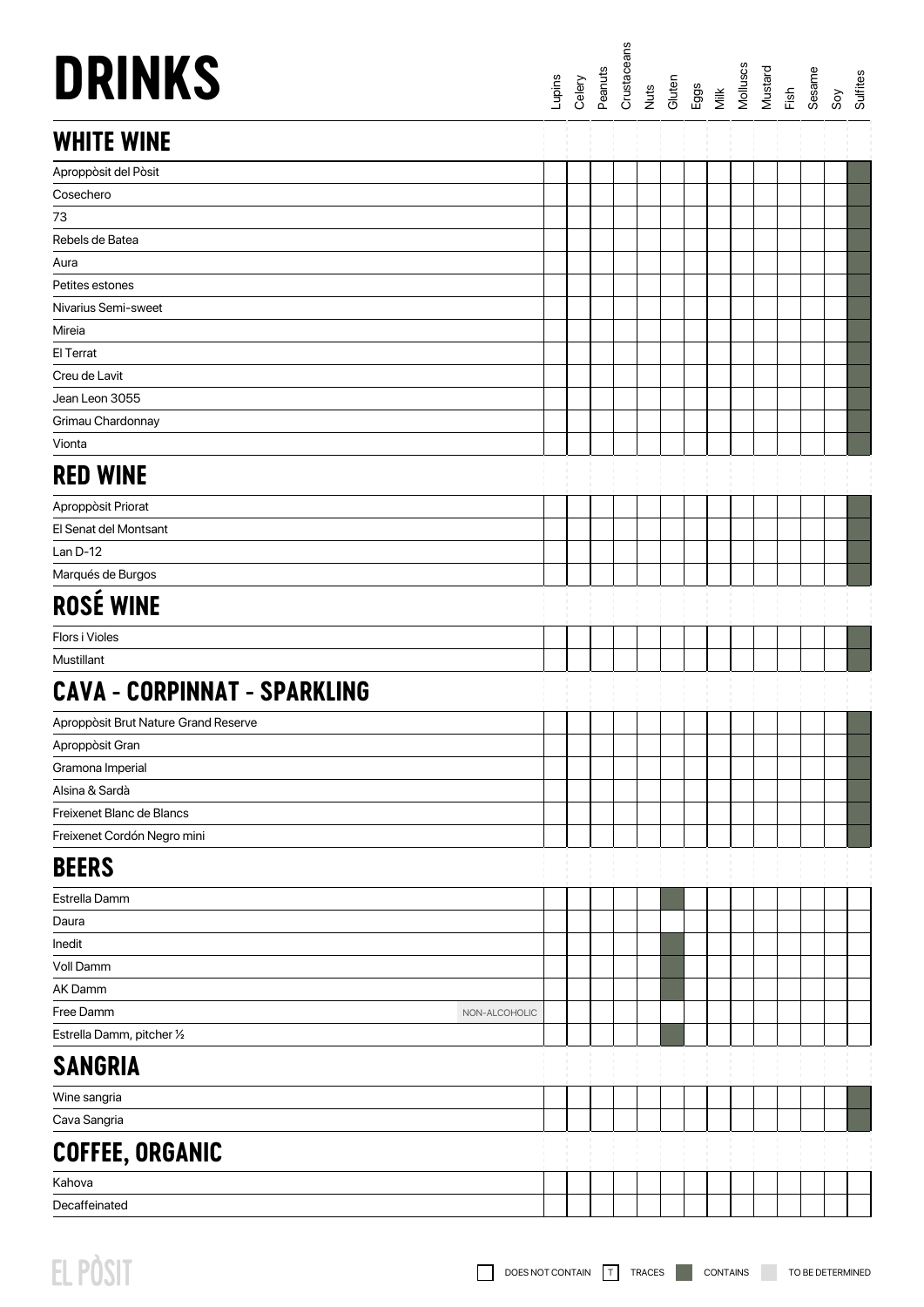## **DRINKS**

## Lupins<br>Celery<br>Peanuts<br>Crustaceans<br>Cuts Cuten<br>Milk Mustard<br>Mustard<br>Sow Souffies<br>Souffies

## **INFUSIONS, ORGANIC**